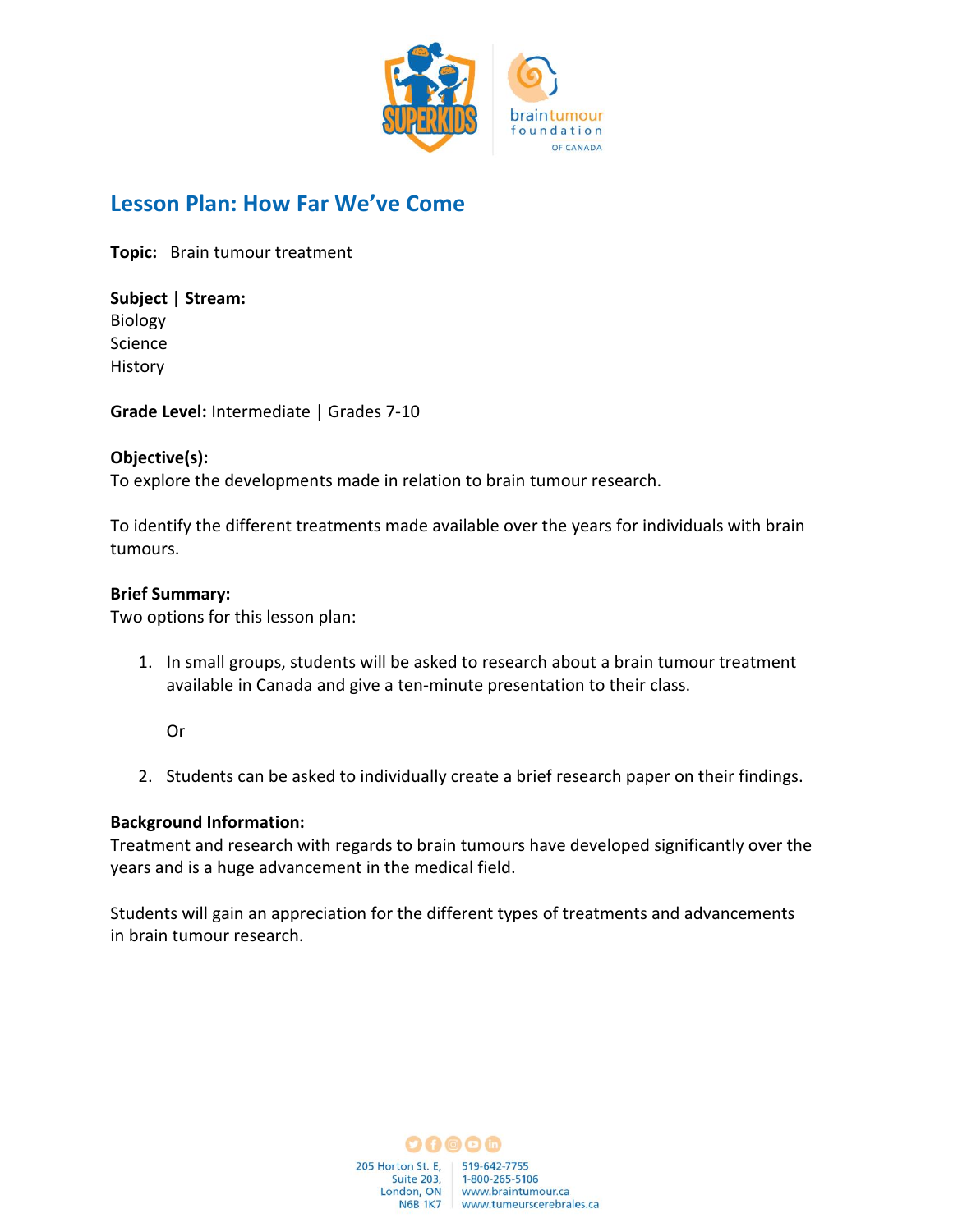

## **Activity Instructions:**

### Presentation Option

Step 1: Students are to be assigned into groups of four.

Step 2: Each group is to pick one of the following topics or can pick a topic of their choice, if it is approved by the instructor:

− Surgery

Topics could include partial vs. full resection, inoperable surgery, wait and see approach, or the new 5-ALA Fluorescence Guided Surgery

− Chemotherapy

Topics could include the first-line chemotherapy treatment in Canada for malignant brain tumours called Temozolomide or side effects of chemotherapy.

− Radiation therapy

Topics could include any of the different types of radiation therapy including Gamma Knife, Stereotactic Radiosurgery, MR Linac, or side effects of radiation therapy.

− Other topic chosen by the students & teacher.

Step 3: The following topics should be discussed in presentations:

- − Introduction overview of treatment of study
- − Significant developments timeline | history of this type of treatment
- − Limitations
- − Current use (whether this treatment is still preferred in modern medicine)
- − Significance to brain tumour treatment

Step 4: Given a week's time, students should have researched sufficient information and be ready to present. If not, teachers can give students an extra day or two.

Step 5: Groups are to create a presentation with the information they have collected. These presentations should not last more than 10 minutes. Each student should present for roughly the same length of time within a group.